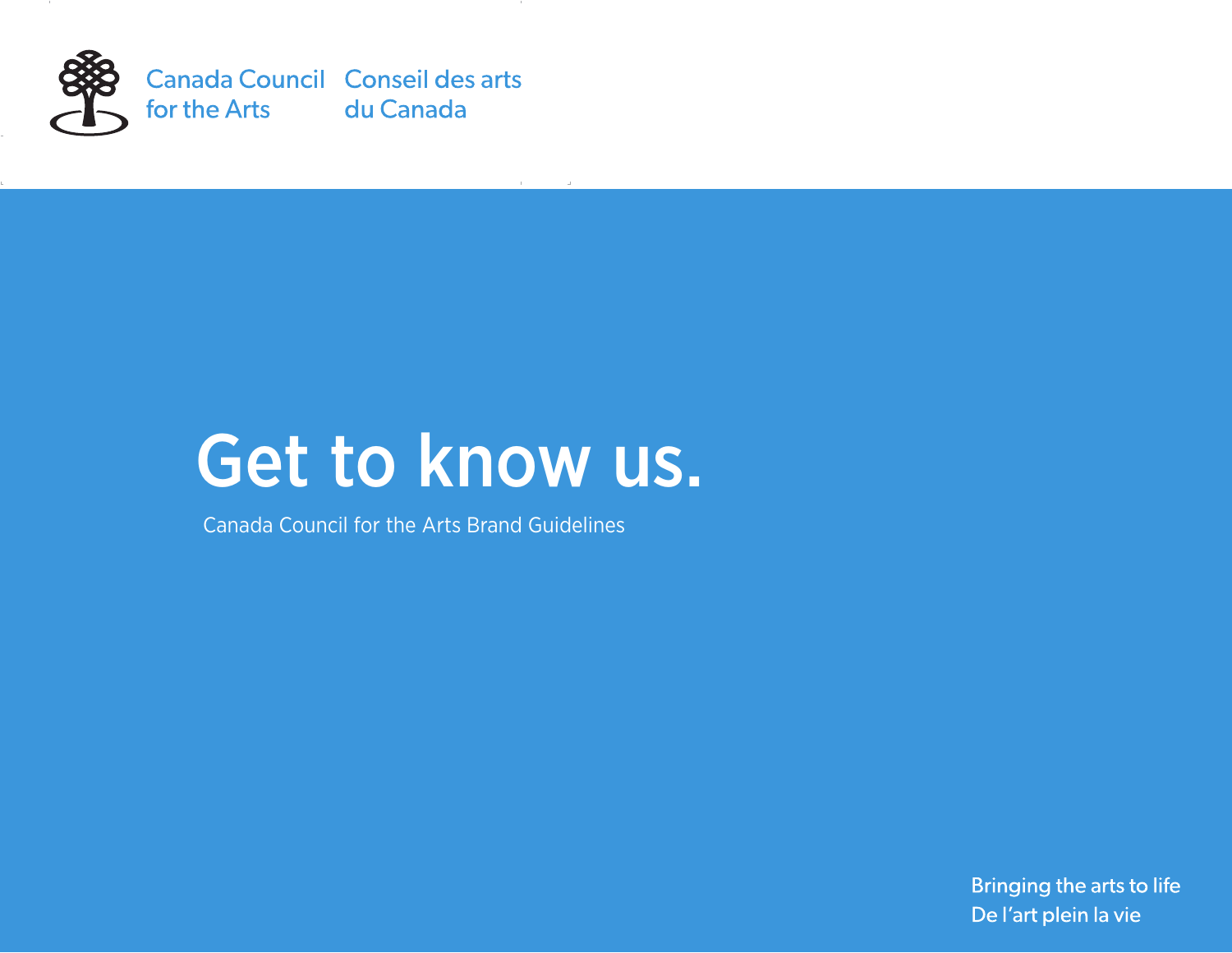#### Canada Council Brand Guidelines

This document describes our visual identity guidelines. Following the guidelines is essential in maintaining a consistent and professional public identity for the Canada Council for the Arts.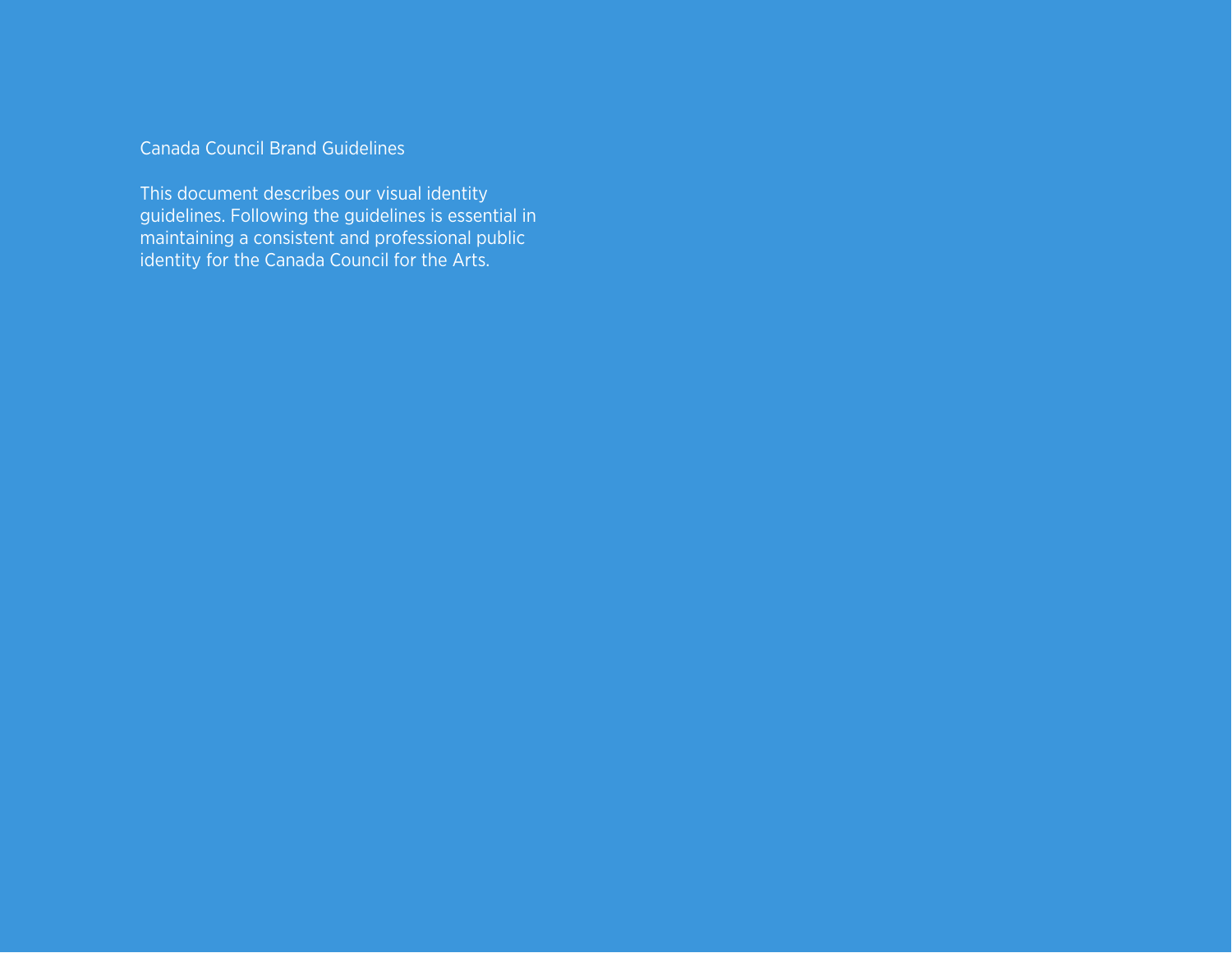# Logo

Our logo should take pride of place in all our communications. It is the most visible representation of the organization, our people, and our brand to our various communities and stakeholders. It is a valuable corporate asset that must be used consistently in the proper, approved forms.

So please treat it nicely!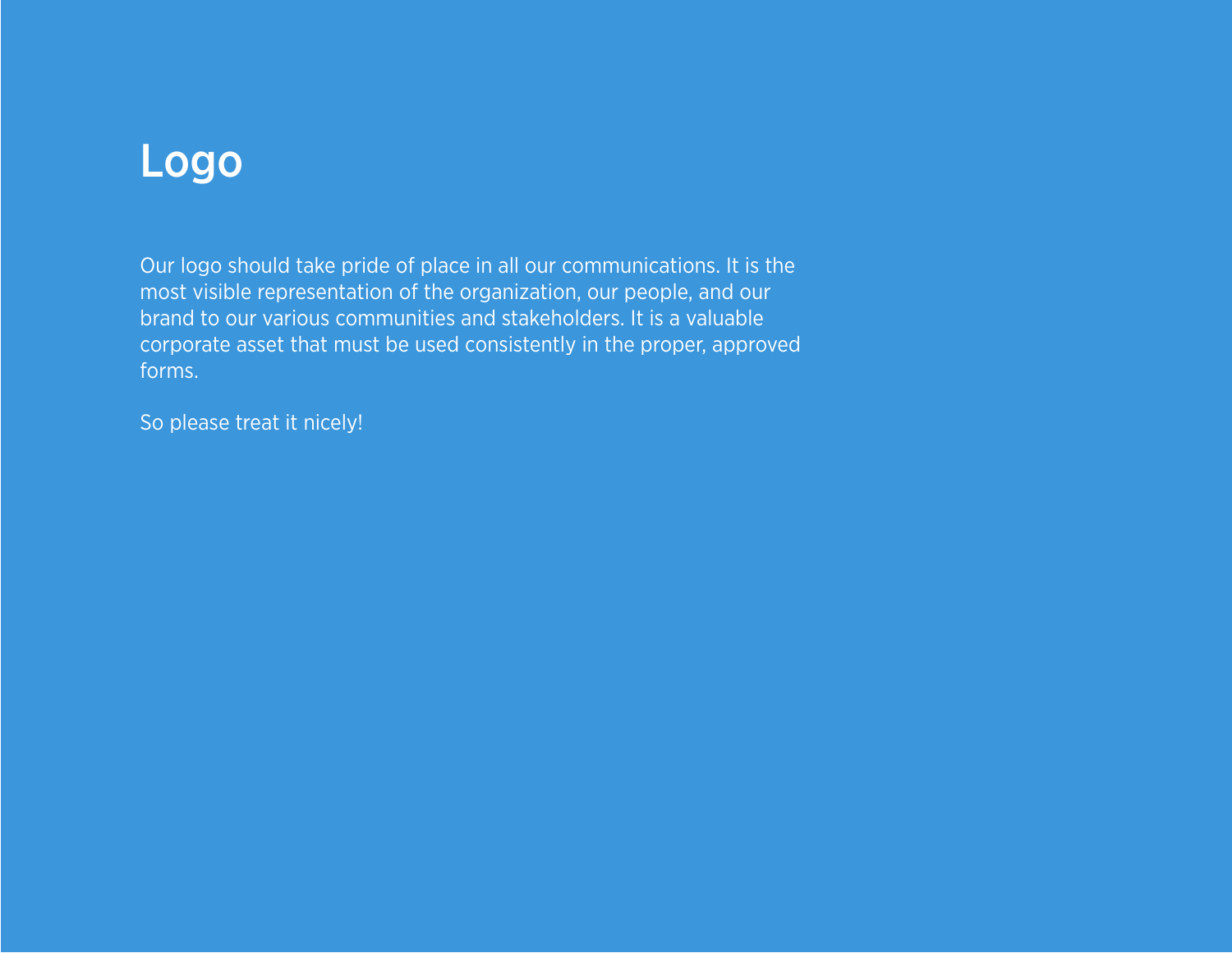#### Logo variations

The Canada Council logo is available in two bilingual formats: English first, left-aligned and French first, left-aligned. These are the only acceptable visual representations of our logo.



**Canada Council Conseil des arts<br>for the Arts** du Canada



Conseil des arts Canada Council<br>du Canada for the Arts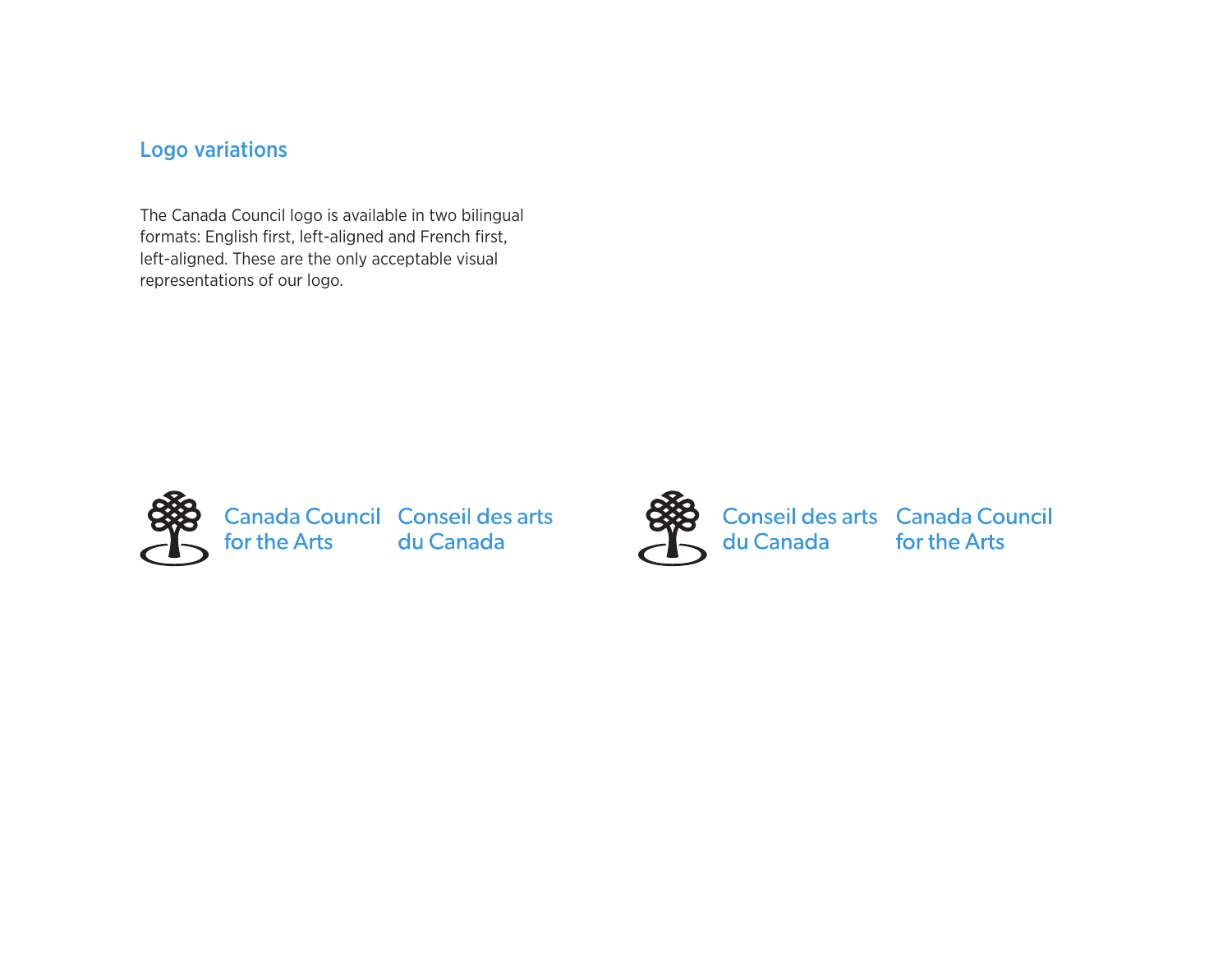#### Background Colour Variations

The preferred colour for the Council logo is a two-colour version: black and the Council Blue. When colour or printing prohibits this, it may be used in all black or reversed out to white. The logo can appear on colour, illustration, or photographic backgrounds, as long as the legibility and integrity of the logo are not diminished.



| Colour                        | Pantone |  | M i             |    | K  | R. | G   | в   | <b>HEX</b> |
|-------------------------------|---------|--|-----------------|----|----|----|-----|-----|------------|
| <b>Primary colour palette</b> |         |  |                 |    |    |    |     |     |            |
| Council Blue                  | 2925 U  |  | 70% 30% 0 0     |    |    | 35 | 135 | 252 | 2387FC     |
| <b>Black</b>                  | Black U |  | $\overline{15}$ | 49 | 98 | 38 | 38  | 38  | 262626     |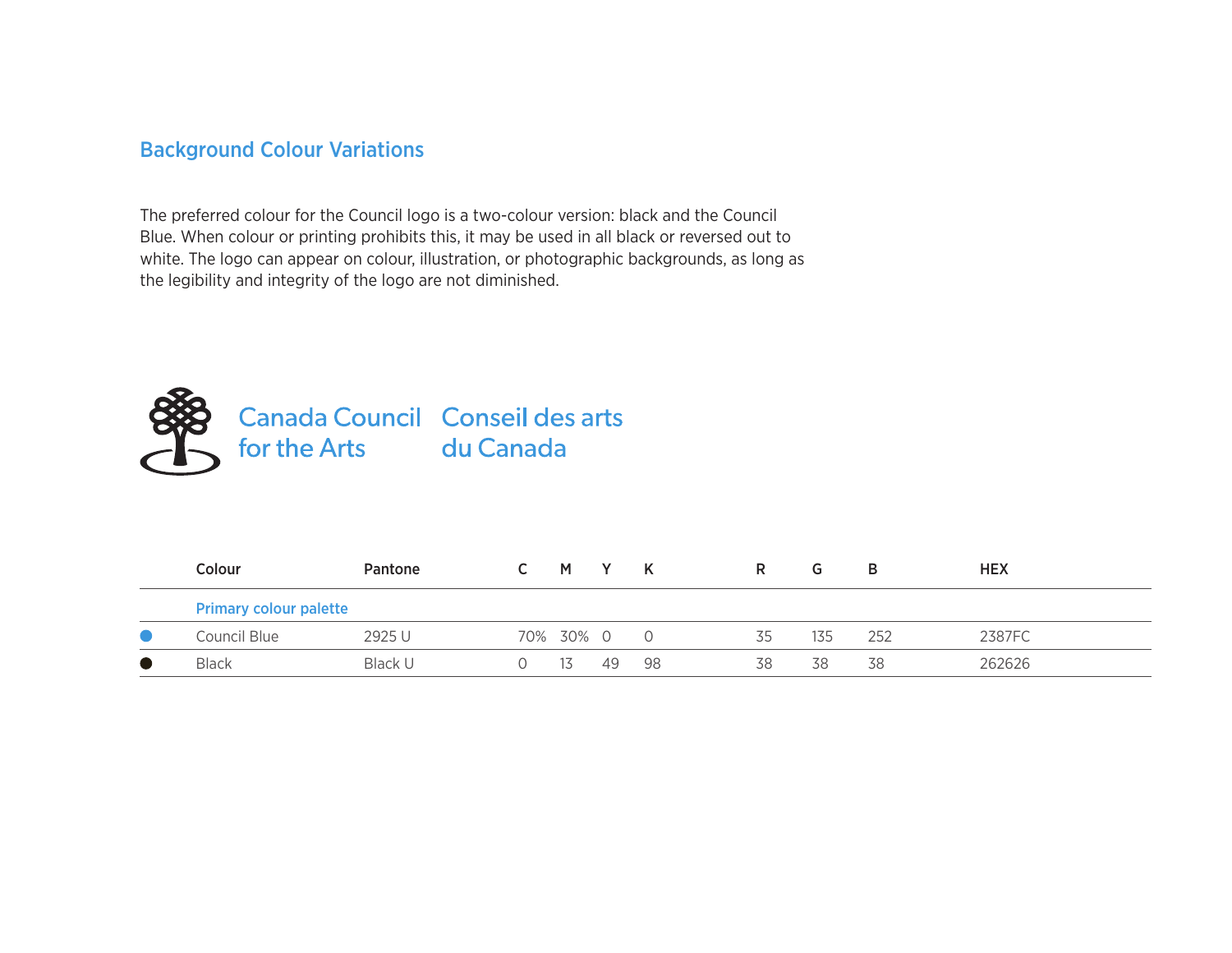#### Acceptable colour backgrounds

Shown here are acceptable examples of the logo placed over backgrounds. The positive version of the logo works best on white or a light gray.





Canada Council Conseil des arts<br>for the Arts du Canada



Canada Council Conseil des arts for the Arts du Canada

On a white background and the background white on black background



Canada Council Conseil des arts du Canada

On a light background White on dark coloured background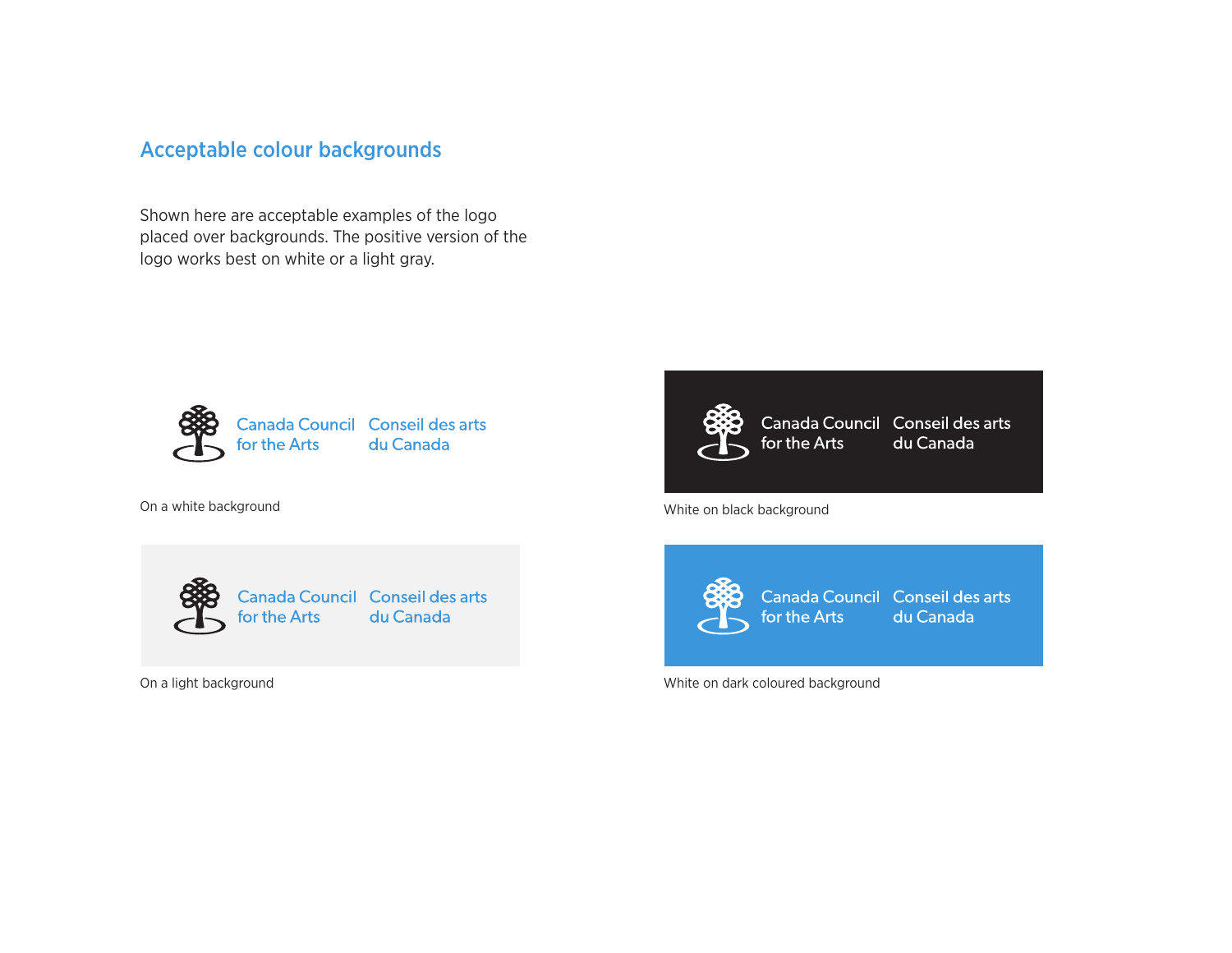### Clear space

To increase its visual impact, the logo must always be surrounded by a protective clear space. The X square establishes the minimum allowable clear space. This allows the logo to accentuate its design attributes and isolates it from competing graphic elements.



This minimum space should be maintained as the logo is proportionally enlarged or reduced in size.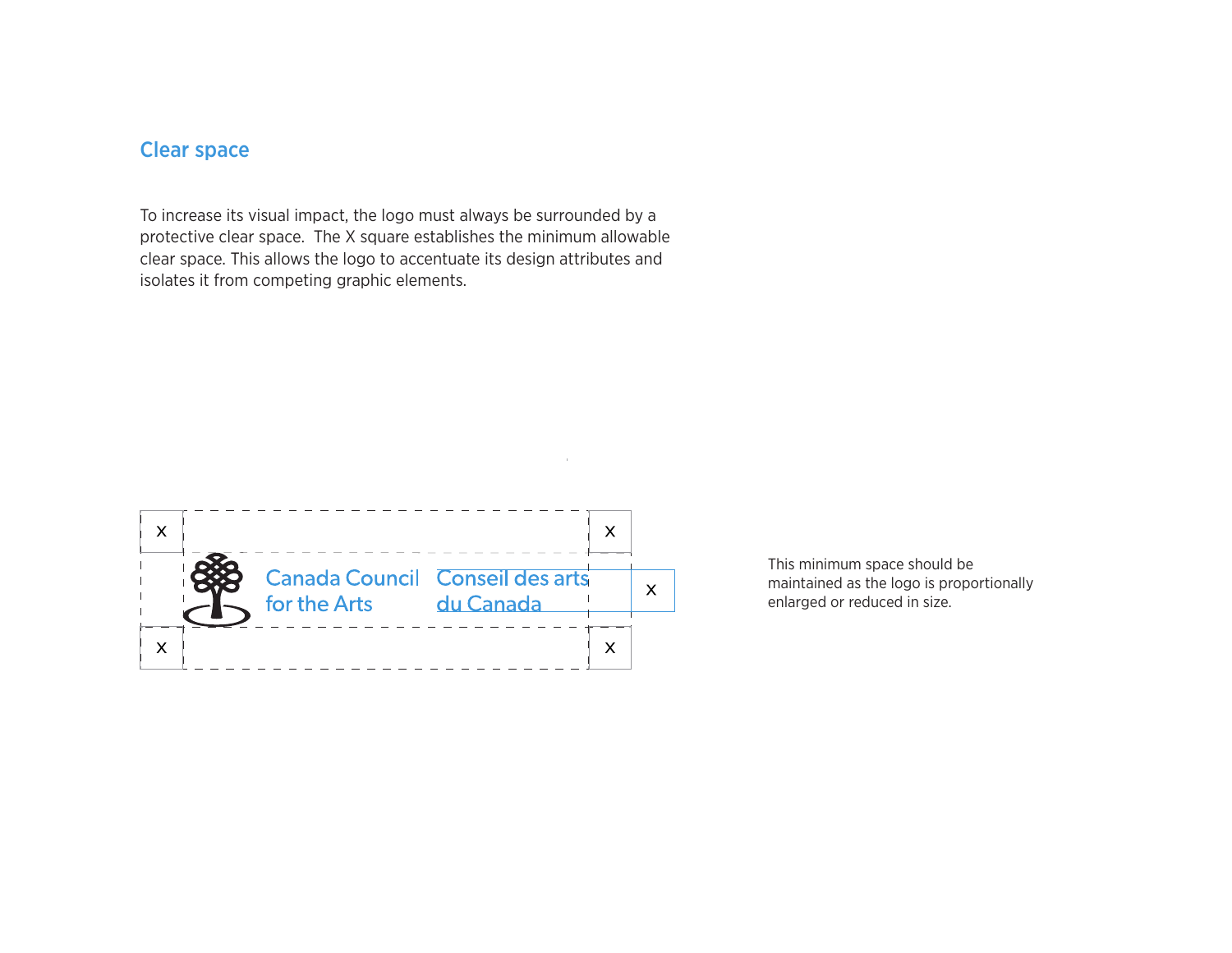#### Size

#### Print

To ensure the legibility of the logo in print applications, a minimum size has been established. It should never be less than 40mm wide.

#### Web

To ensure the legibility of the logo in digital applications, a minimum size has been established. It is determined by the width of the symbol, which should never be less than 200 pixels wide.



Actual minimum size: 40 mm wide (print)

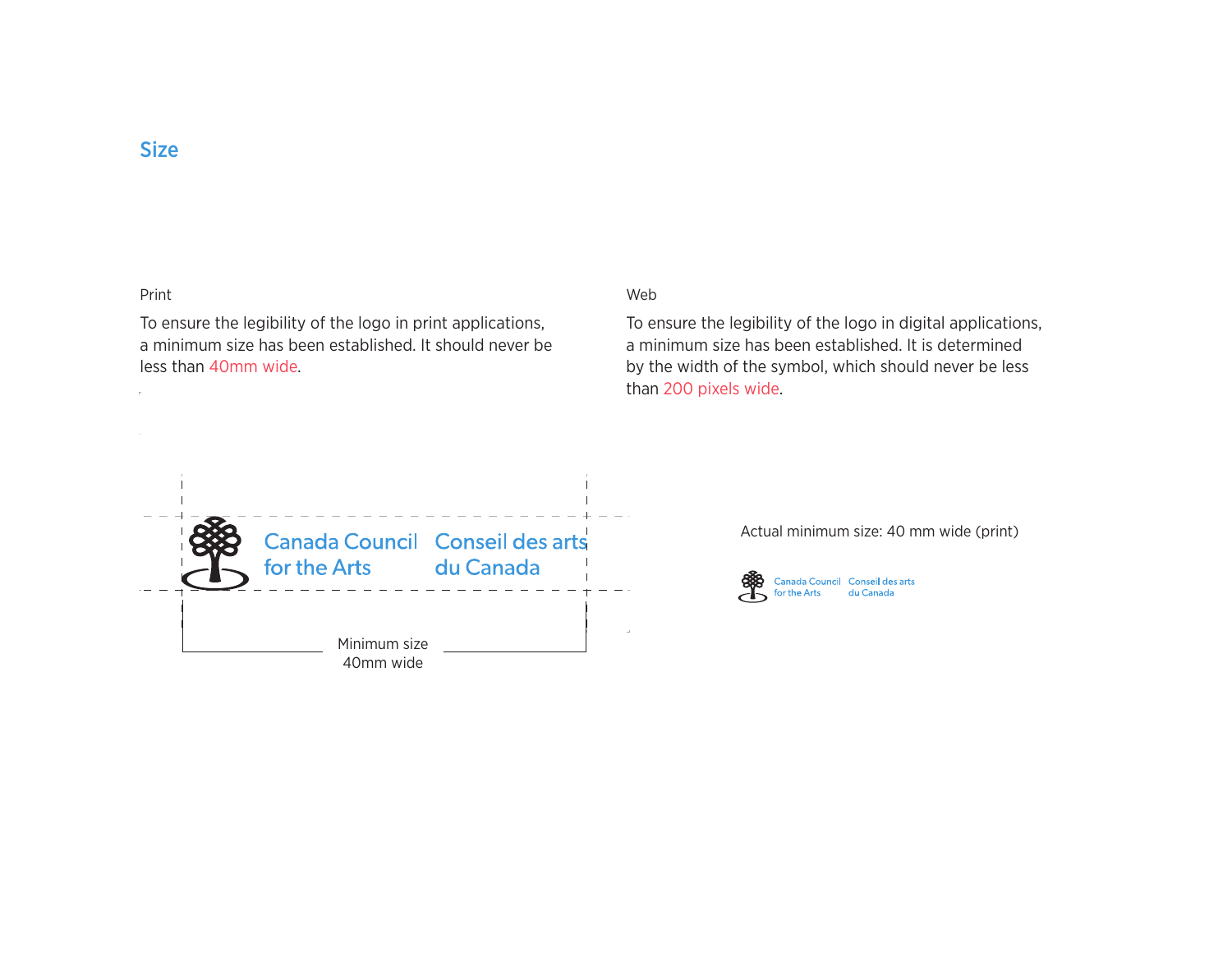## Logo typeface

Our logo uses the Gibson typeface. It is a humanist sans serif typeface that is clean crisp and provides excellent legibility. It was designed by Canadian type designer Rod McDonald to honour John Gibson (1928-2011), one of the original founders of the Society of Graphic Designers of Canada (GDC).

Canada Type donates all the revenues from its sale to the GDC to be allocate to a variety of programs that improve the creative arts and elevate design education in Canada.

#### Corporate typeface:

It is recommended Arial be used for everyday use.

#### House font:

Gotham Narrow is the official house font for corporate material designed by Creative Services.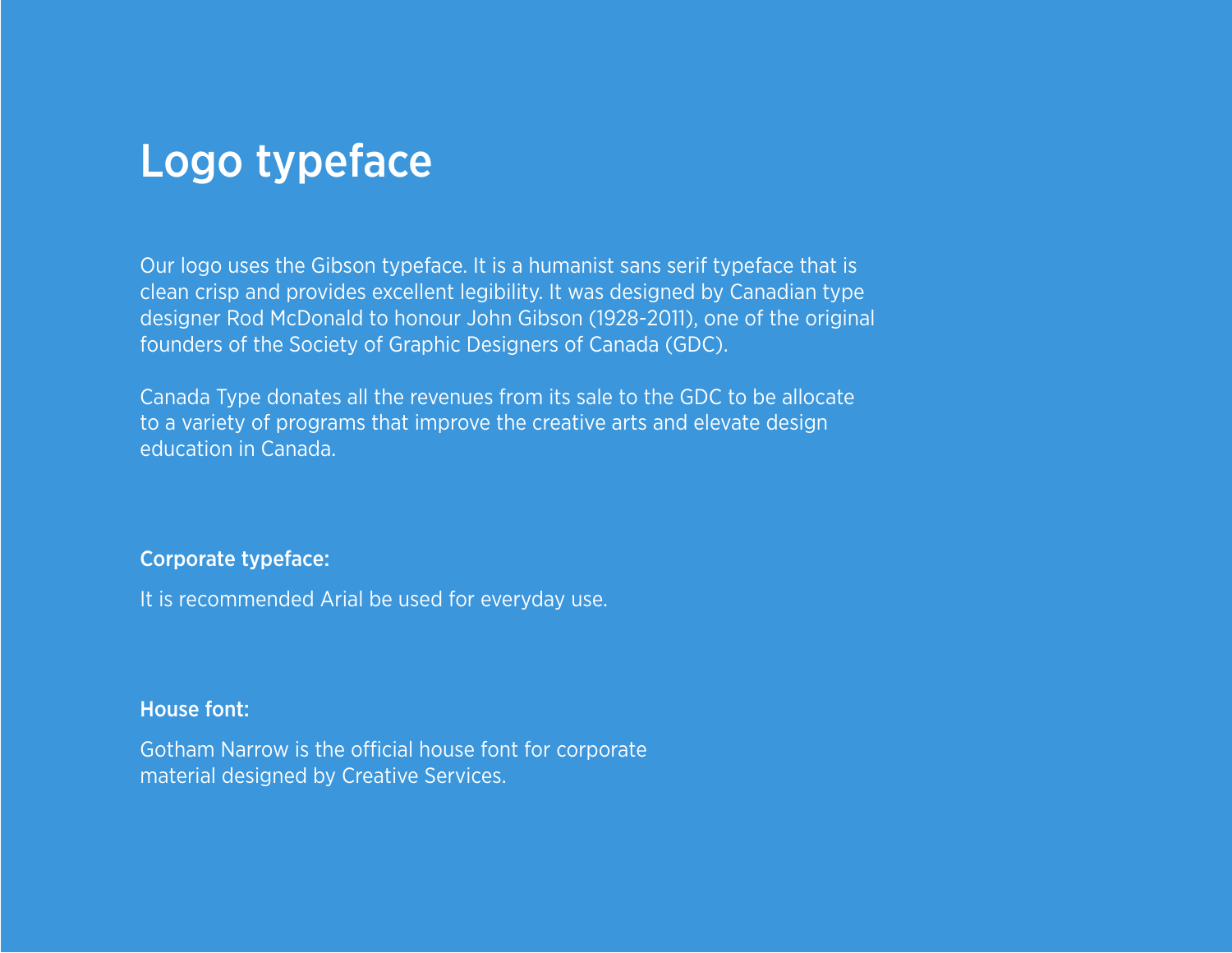### Logo typeface



Canada Council Conseil des arts for the Arts du Canada



ABCDEFGHIJKLMNOPQRSTUVWXYZ abcdefghijklmnopqrstuvwxyz 1234567890!@#\$%^&\*()

**Bringing the arts to life** De l'art plein la vie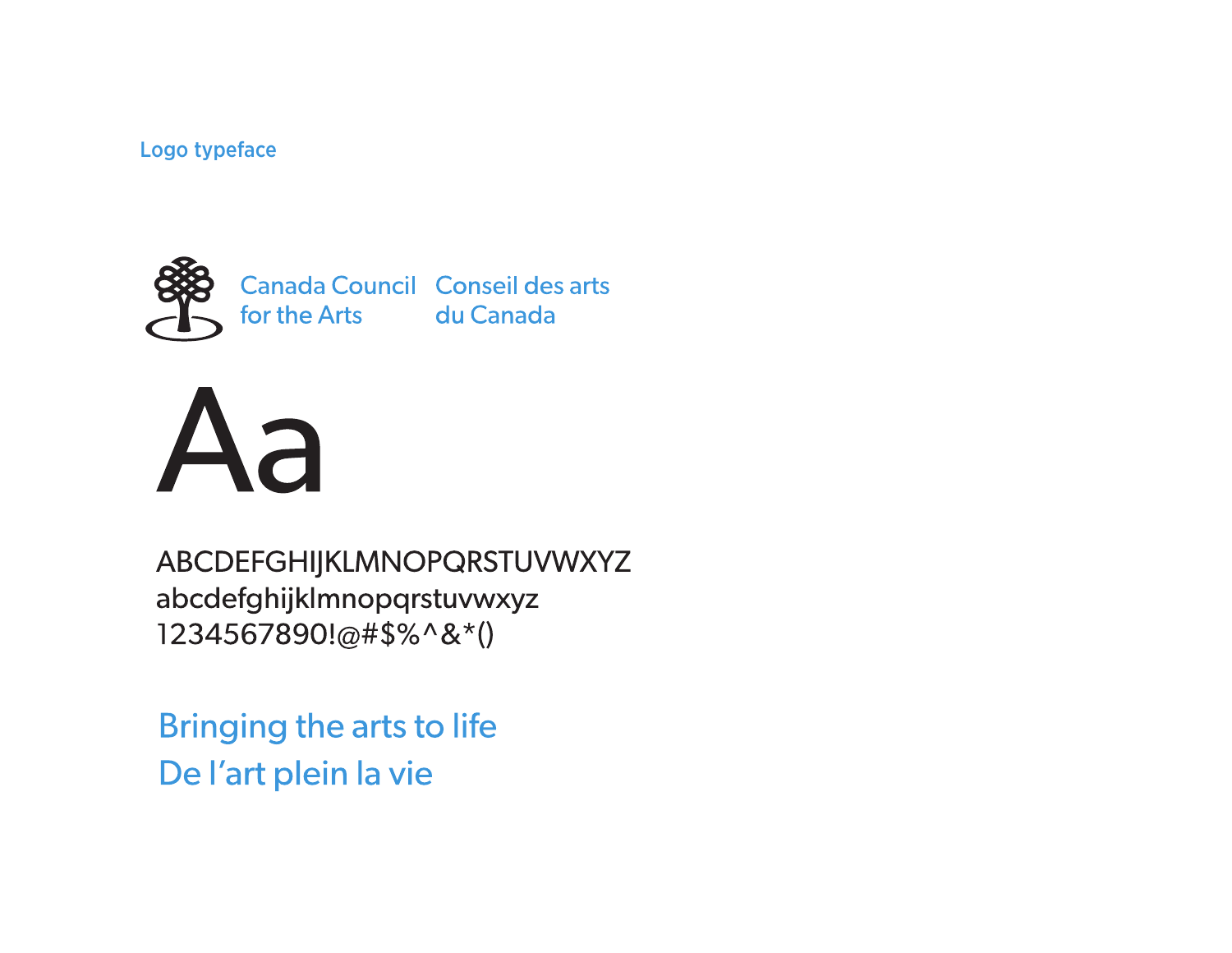

The corporate color palette reflects an open, vibrant and connected Canada Council. Our primary corporate colour is Council Blue.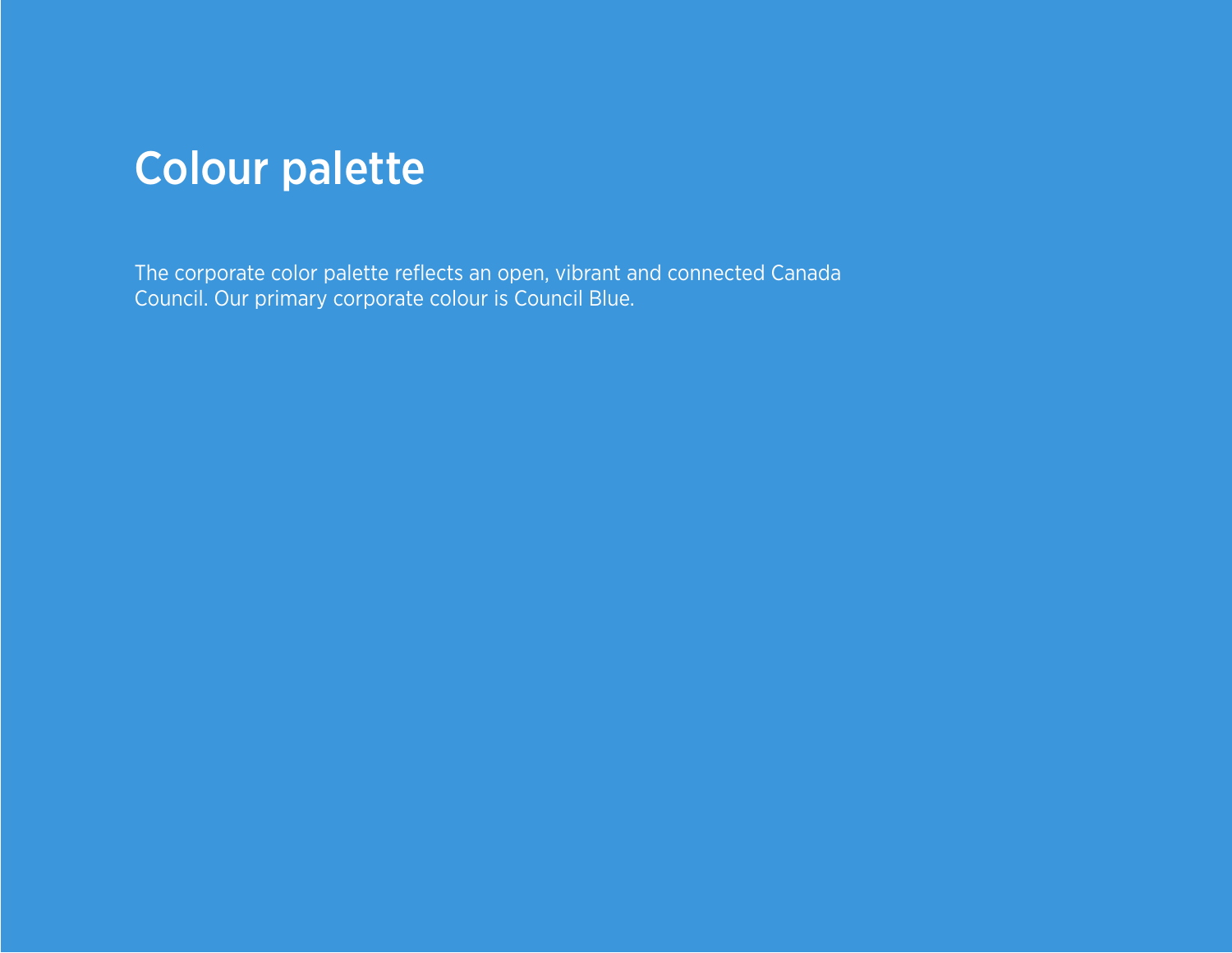The Council primary corporate palette includes the use of both dynamic and neutral colors that complement each other and can be used in any combination as long as the integrity of the brand is not diminished.

|            | Colour                           | Pantone                         | $\mathsf{C}$        | M              | Y       | K       | $\mathsf{R}$ | G   | B   | <b>HEX</b>    |  |
|------------|----------------------------------|---------------------------------|---------------------|----------------|---------|---------|--------------|-----|-----|---------------|--|
|            | <b>Primary colour palette</b>    |                                 |                     |                |         |         |              |     |     |               |  |
| $\bullet$  | Council Blue                     | 2925                            | 70%                 | 30% 0          |         | $\circ$ | 35           | 135 | 252 | 2387FC        |  |
| $\bullet$  | <b>Black</b>                     | Black U                         | 0                   | $\circ$        | $\circ$ | 100     | 38           | 38  | 38  | 262626        |  |
| $\bigcirc$ | White                            | $\hspace{0.1mm}-\hspace{0.1mm}$ | 0                   | $\circ$        | $\circ$ | $\circ$ | 255          | 255 | 255 | <b>FFFFFF</b> |  |
| $\bigcirc$ | Off White                        | Cool Gray 1                     | 0                   | $\circ$        | 13      | 62      | 244          | 244 | 244 | F4F4F4        |  |
| $\bigcirc$ | Neutral Gray                     | <b>PMS 427</b>                  | 0                   | $\circ$        | $\circ$ | 11      | 208          | 211 | 214 | DOD3D6        |  |
| $\bigcirc$ | Gray                             | Cool Gray 7                     | $\circ$             | $\circ$        | $\circ$ | 37      | 182          | 183 | 182 | <b>B7B6B7</b> |  |
| $\bullet$  | Silver                           | <b>PMS 877 U</b>                | $\circ$             | $\circ$        | $\circ$ | 40      | 182          | 183 | 182 | <b>B7B6B7</b> |  |
| $\bullet$  | Red                              | <b>PMS 032</b>                  | $\bigcirc$          | 90             | 86      | $\circ$ | 247          | 61  | 68  | F73D4E        |  |
|            | Stratosphere                     | <b>PMS 290 U</b>                | 25                  | $\overline{2}$ | 2       | $\circ$ | 169          | 210 | 236 | A9D2EC        |  |
|            | Azurite                          | <b>PMS 2945</b>                 | 100                 | 45             | $\circ$ | 14      | 23           | 55  | 94  | 17375E        |  |
|            | <b>Supporting colour palette</b> |                                 |                     |                |         |         |              |     |     |               |  |
| $\bullet$  | Bonsai Green                     | 7481 u                          | 60                  | $\circ$        | 55      | $\circ$ | 60           | 171 | 77  | 3CAB4D        |  |
|            | Canary Yellow                    | 7404 u                          | $\circlearrowright$ | $9$            | 79      | $\circ$ | 249          | 210 | 12  | F9D20C        |  |
|            | Cork                             | 7502 u                          | $\circ$             | 8              | 35      | 10      | 181          | 148 | 95  | <b>B5945F</b> |  |

Supporting colours: When combining colours together in a creative combination, use dynamic and neutral colours, but not all dynamic or all neutral.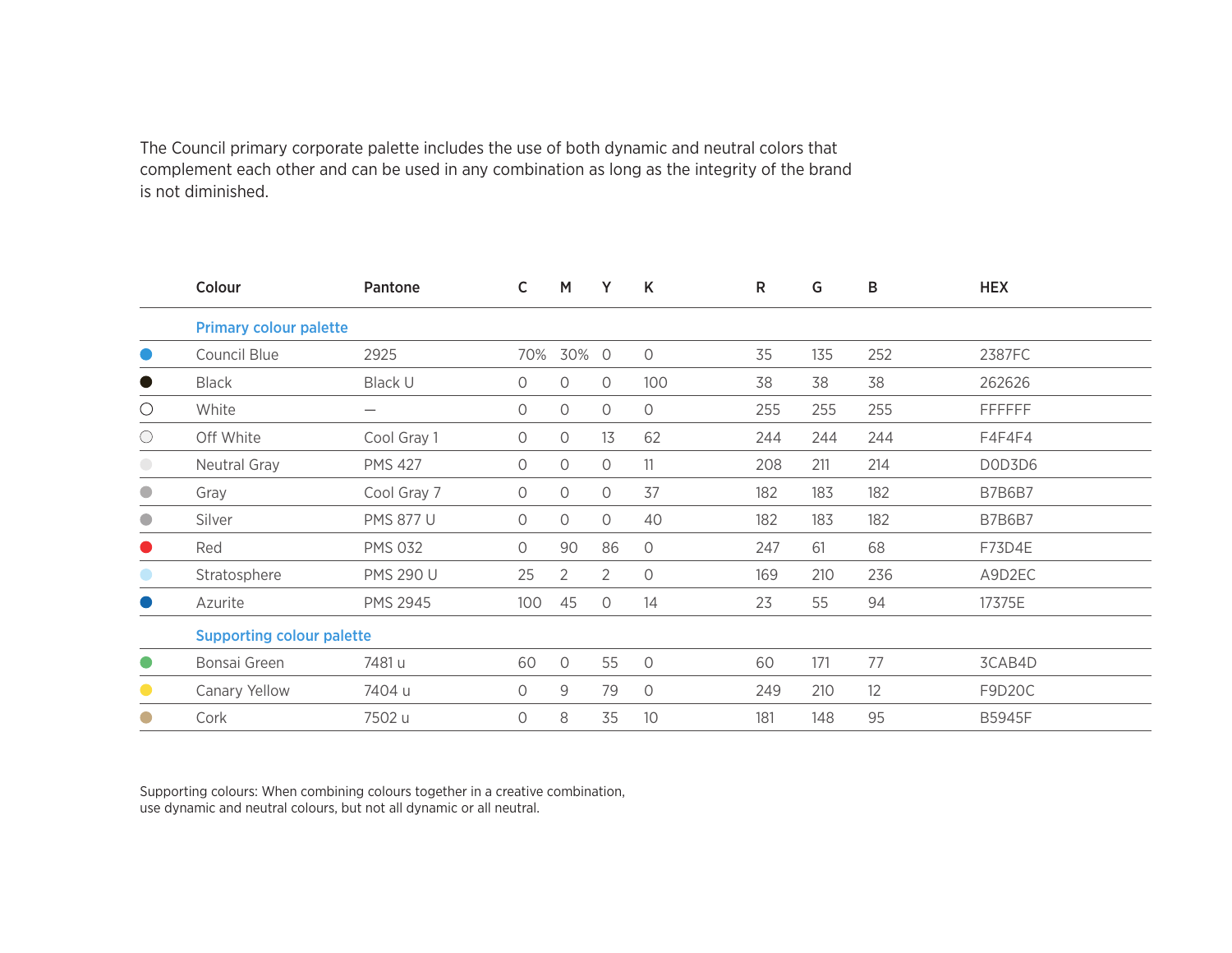# Incorrect use of our logo

Do not alter the Canada Council logo in any way! Never attempt to create the logo yourself. To ensure correct, consistent reproduction, always use the approved electronic artwork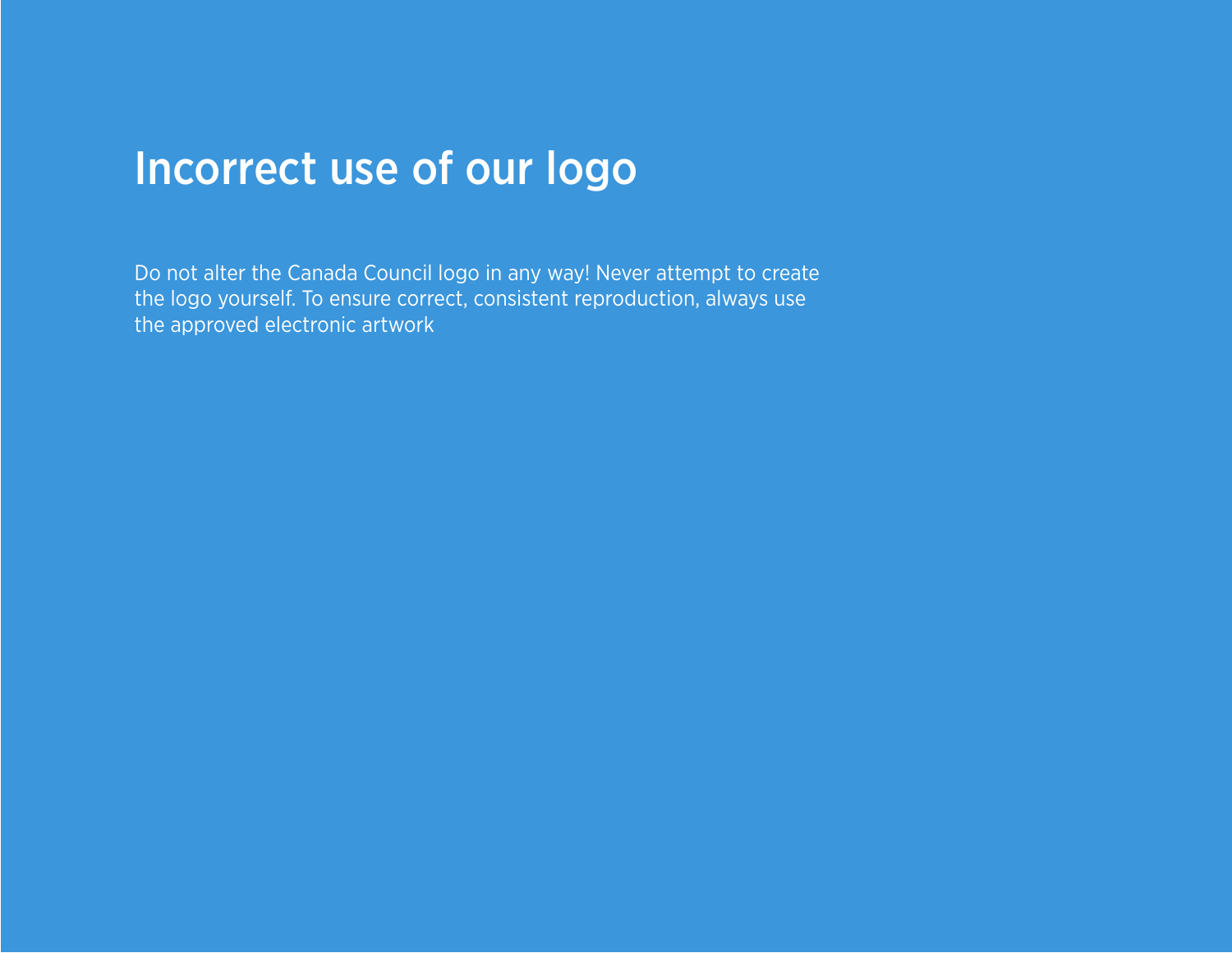#### DONT'S

- 1. Do not skew or stretch the logo
- 2. Do not change the colour of the logo
- 3. Do not use the Council tree symbol on its own with the intention to use it as Council's logo
- 4. Do not change the disposition of words
- 5. Do not alter the size relationship between the logo and the tagline.
- 6. Do not change the typeface of our logo
- 7. Do not apply any effects to the logo
- 8. Do not place the logo on a busy background
- 9. Do not use the logo in one language
- 10. Do not separate or reposition components of the logo.





2 888 Canada Council Conseil des arts<br>for the Arts du Canada 7





4 888 Canada Council for the Arts Conseil des arts du Canada



5 288 Canada Council Conseil des arts<br>5 for the Arts du Canada 10

**Bringing the arts to life** De l'art plein la vie



Canada Council for the Arts

Conseil des arts du Canada



**Canada Council Conseil des arts** du Canada **for the Art**s



**Canada Council** for the Arts



**Canada Council** for the Arts

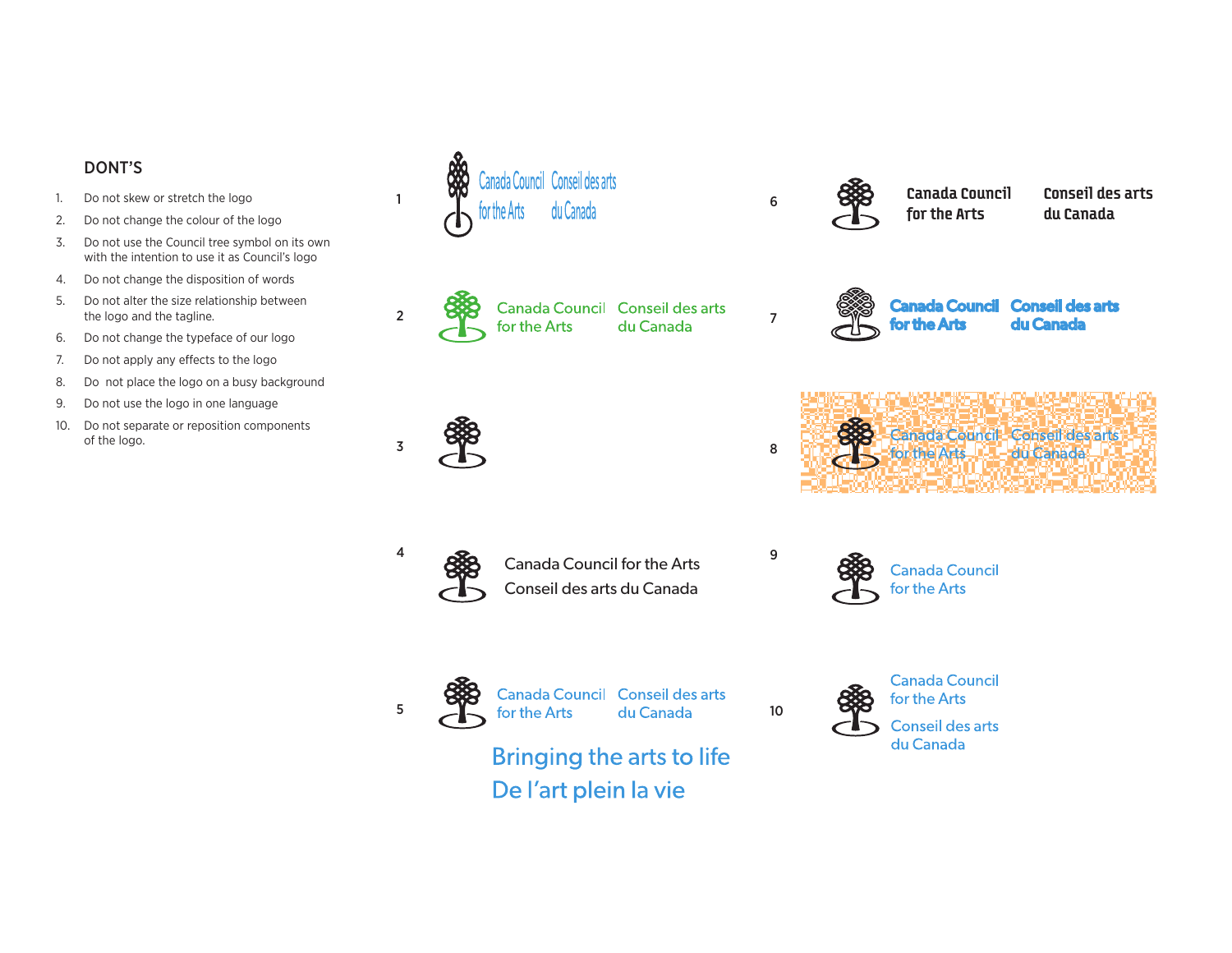### Our tagline

A tagline is like a slogan and is typically used in communications and marketing activities and materials. It must of course take account of an organization's mandate, brand positioning and personality attributes. Ideally, it is a memorable phrase that sums up the purpose or mission of an organization or product.

The Council's tagline should always appear in both official languages and be smaller than the Council logo when these elements appear together.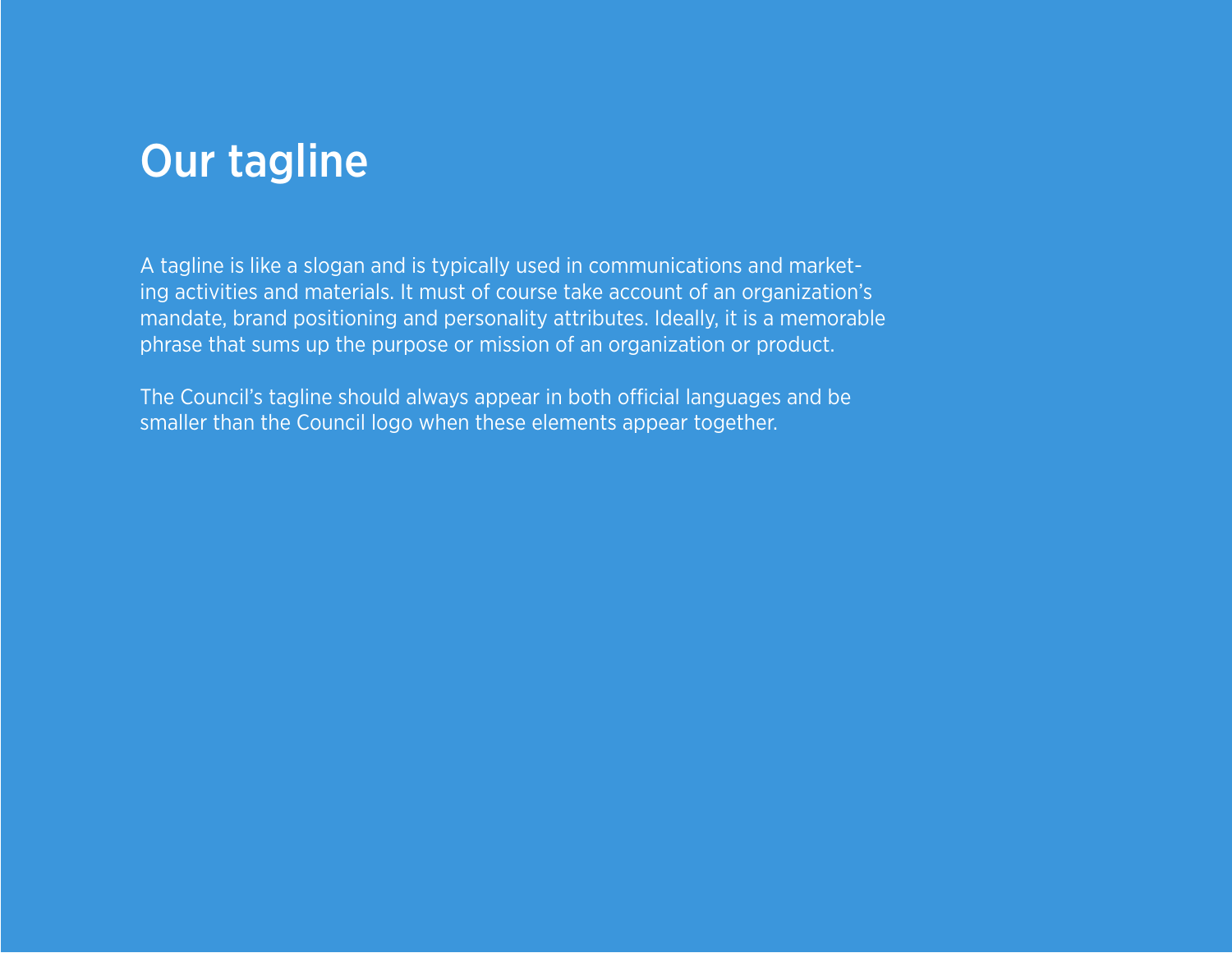#### Tagline and clearspace

The general principle is that the logo is the dominant element, with the tagline playing a supporting role. The tagline should be used as a single entity with appropriate disposition of language. Additionally there should be enough distance between logo and tagline by using the tagline to bookend a page layout (see example).

Below is the preferred disposition of the tagline. Top line should always be blue.

English tagline disposition

## Bringing the arts to life De l'art plein la vie

Please contact us to supply the tagline artwork files.

French tagline disposition

### De l'art plein la vie Bringing the arts to life

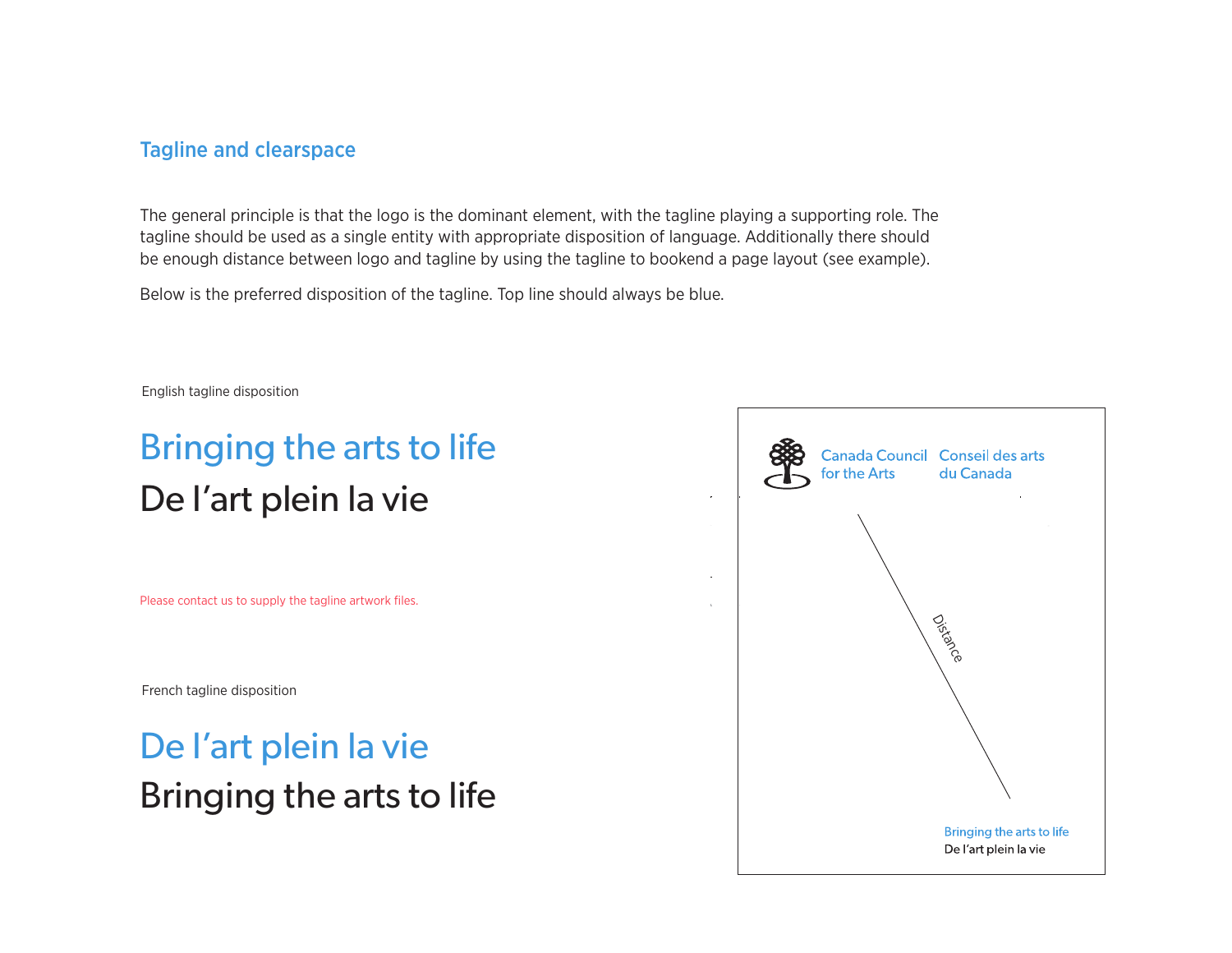### Size relationship with our logo

The height of the tagline must equal the height of the Council's logo's clear space as shown below. This relationship in size between logo and tagline must be respected.